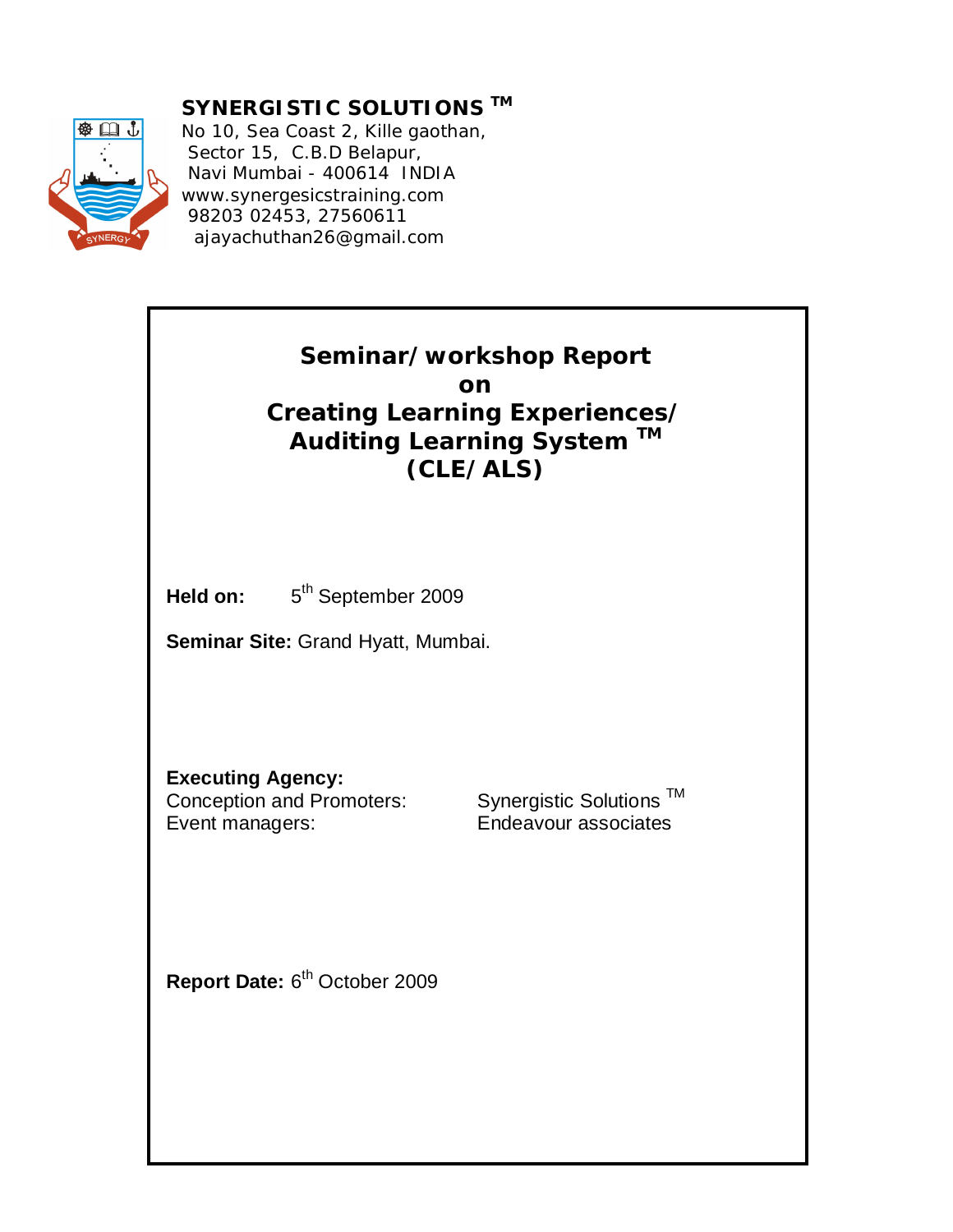#### **Contents**:

- 1 Synopsis
- 2 The Stake holders
- 3 ALS Seminar proceedings
- 4 ALS demonstrations and Panel Discussions
- 5 Feedback
- 6 Recommendations
- 7 Conclusion

# **1. Synopsis**

The quality of training of seafarers that gets reflected through the quality of officers and ratings has had mixed feedback from the industry and observers. Due to the surge in maritime academies post STCW 1995, there have been vast investments in training infrastructure. The vastness of maritime training and its growth in past ten years calls for a more dedicated approach to ensure quality of output such that Indian seafarers shall maintain position of choice in the growing demand for trained seafarers. There is a dire need for safer practices at sea.

The main resource "the Trainer" has had only an exposure to a Train of Trainer and assessors course" to support his or her ability to transfer. This coupled with the industry perception of collapsing training, learning and performance as one has not assisted in the production of quality seafarers.

The increasing Gap between training, learning and performance and competence is being experienced by the end user of maritime training.

The Auditing Learning system (ALS) project aims to support the Administration, Training Institutes and onboard training towards effective measures for creating Learning and ensuring performance in Maritime Education, Training and Development. In order to ensure workability it has been kept simple and enhances the existing control and monitoring systems of Quality audits, Inspections and Grading.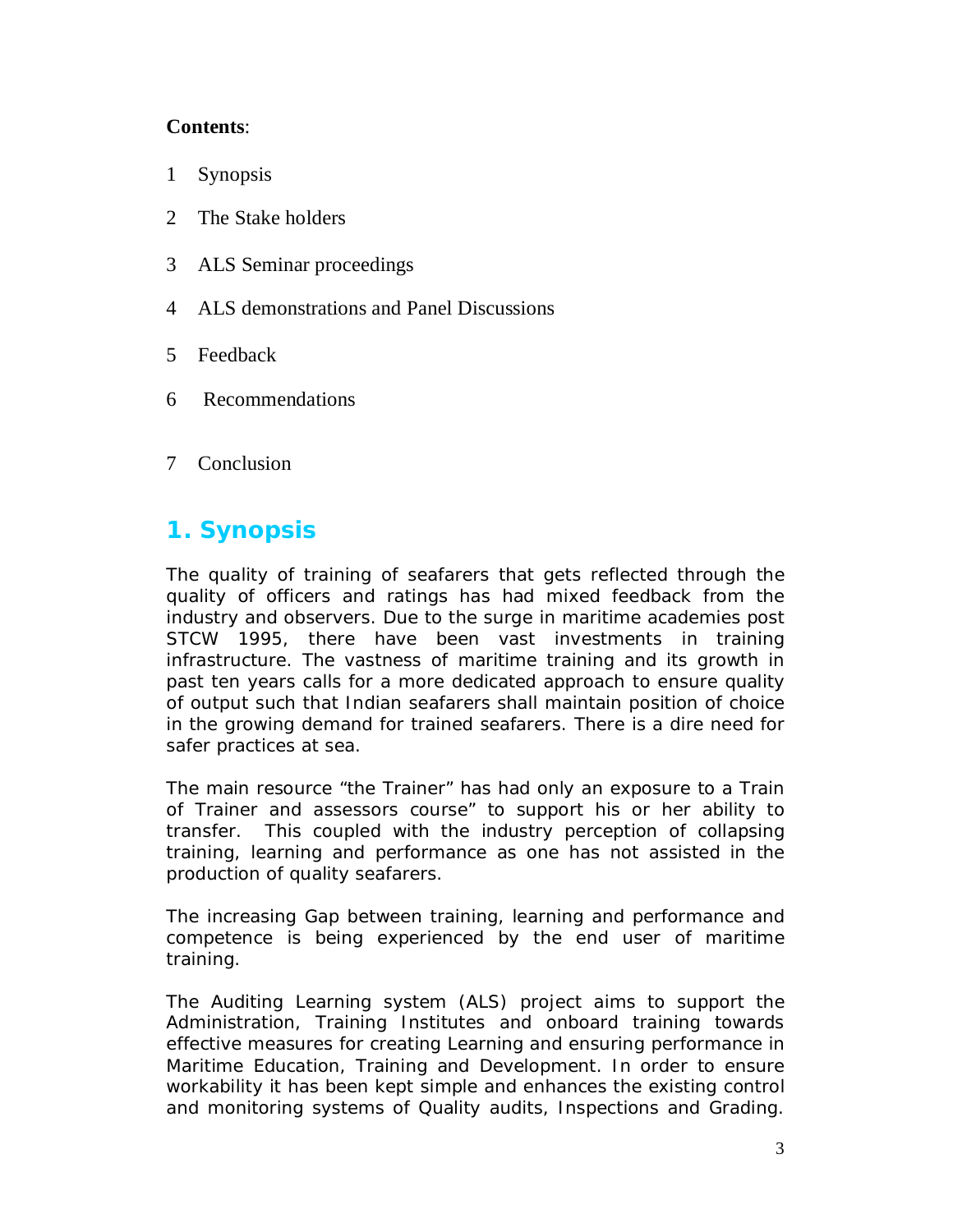The uniqueness of the ALS gives it the flexibility to be used with any one of the three above administrative and implementation tools, and can also be worked separately.

Synergistic SolutionsTM is promoter of this seminar/workshop which was ably managed by Endeavour associates.

This report represents the outcome of the genesis/formation meetings at DGS followed by six technical committee meetings and many hours of preparation by the demonstrators and auditors over three months. The Demonstrators were established Teachers Trainers and volunteered to carry out the Demo, be audited for over 5 presentations by the technical committee.

The Seminar took its birth in The DGS Conference room where DG Shipping Ms. Lakshmi Venkatachalam, Nautical Adviser GOI Capt MM Saggi, Chief Surveyor Mr Amit Banerjee, Joint DG Mr Venkataramana, DDG Capt Uppal, Mr Bhonsale, DDG Training Ms. Ashima Gupta were presented with the concept and intention of ALS by Capt Ajay Achuthan of Synergistic Solutions.

It was then decided to hold a seminar and act based on the results of the Seminar.

The technical committee members were Capt Bhardwaj, Capt Y Sharma, Capt MC Yadav, Mr BK Saxena, Capt Mohan Naik, Capt S Kishore, Mr. Pawan Kapoor, Mr. Sanjeev Pannicker, Capt Vernon Sequeira, Capt Vivekanand, S Manjeshwar, Krishnamorthy Iyer, Kaushik Seal, Anand Shingatgere, Sunil Sule, Capt KN Deboo, Uday Acharya, Shyla Seghal, Kamal Chadda and Ajay Achuthan,

The outcome was the development of an audit checklist which was freely distributed to all the participants in their course hand out which also included an Audio Visual Kinesthetic (AVK) check list to assess the type of Participants

In all three cases the intended "Performance" of learners was tested and assessed through a viva/ written/ and Simulator and actual demonstration by participants, concluding in positive and measurable assessment.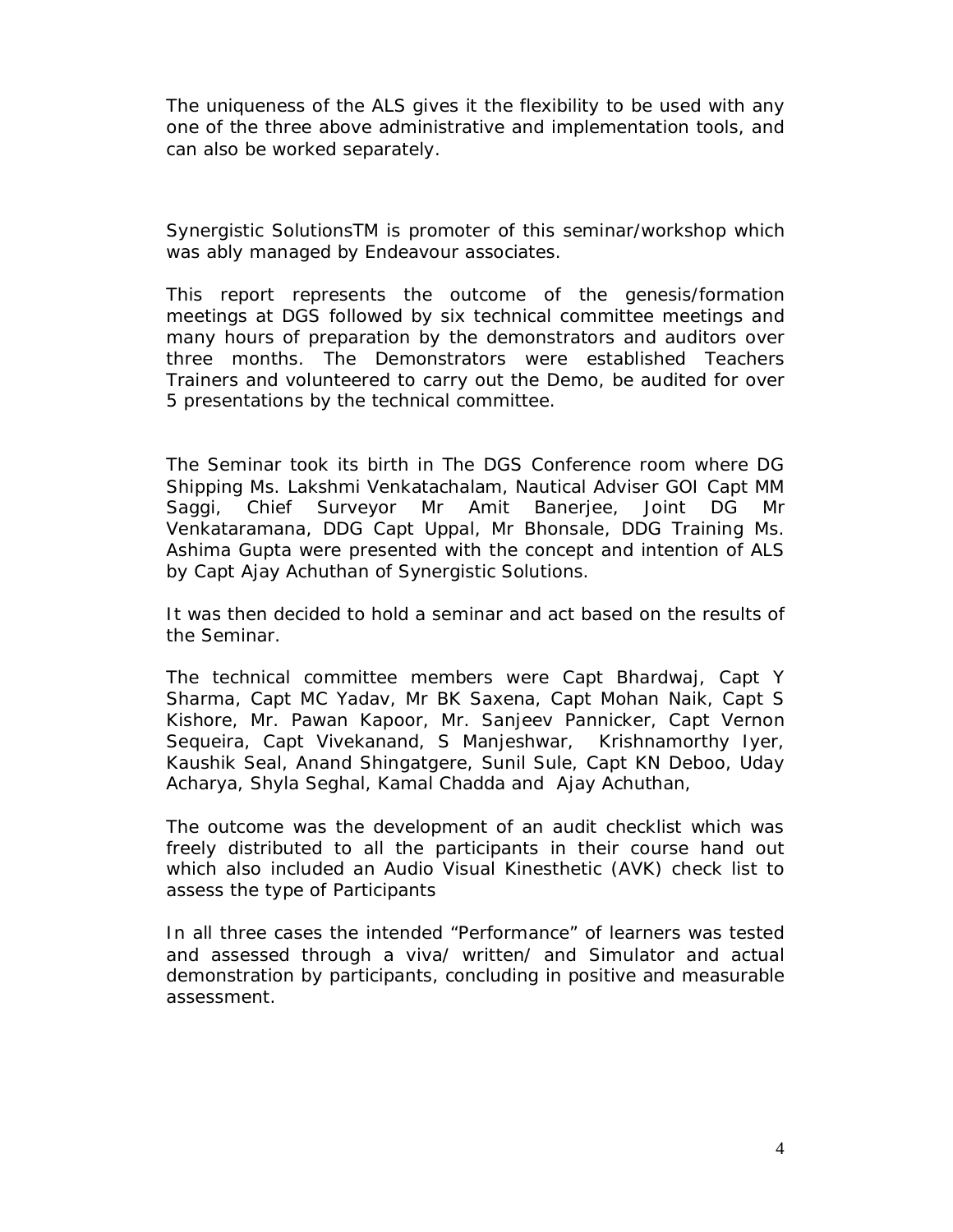# **2. The stake holders**

The Event had MASSA and FOSMA as the premier supporters and Pentagaon, MMSI, ARI, Germanischer Lloyd as Co hosts. Griffin as the Lunch and refreshment host, AMET, HIMT, Kongsberg, Dynacom, TORM shipping, IMS ship management, MOL, AESM, AEMTC as Co-Partners.

A total of 160 Delegates attended and 120 stayed till the end of the seminar, demonstrating their commitment and passion towards improving and empowering Education, training and development in India

The feedback for the faculty and the programme is attached herewith. The seminar was accorded an 82% success factor obtained though data from filled survey forms .

## **3. ALS Seminar proceedings**

The Grand Hyatt Seminar room exuberated grand elegance on 5<sup>th</sup> September, 2009 which incidently was also Teachers Day.

Capt Chadha kicked off the day's proceedings, welcoming the delegates and inviting some of the many luminaries present in the audience to light the traditional lamp while beseeching the Almighty to enlighten minds through learning. Thanking everybody present, Capt Chadha applauded the teachers in their midst, "There can't be a more auspicious day to begin a seminar that revolves around teaching and training," he said, referring to the fact that September 5 is also 'Teachers Day'. Capt. Chadha then yielded the floor to Capt. Achuthan, inviting him to address the gathering.

Pleased by the turnout, Capt Achuthan thanked everybody for their overwhelming response to the seminar. There were over 160 delegates at the conference. Confident that many of the decision makers in the audience would carry forward the 'decisions of today' after the workshop, Capt. Achuthan said that the team at SS and the association of auditors of learning systems (AALS) was committed to making this happen. "I request all of us here to stand up for a minute to thank all our teachers and the experiences that have created who we are today. Let us also acknowledge and thank ourselves, as every one of us somewhere, sometime has been a teacher to someone in our area of influence. Happy Teachers Day and thank you Dr S Radhakrishnan whose birthday we celebrate as Teachers Day!" he stated.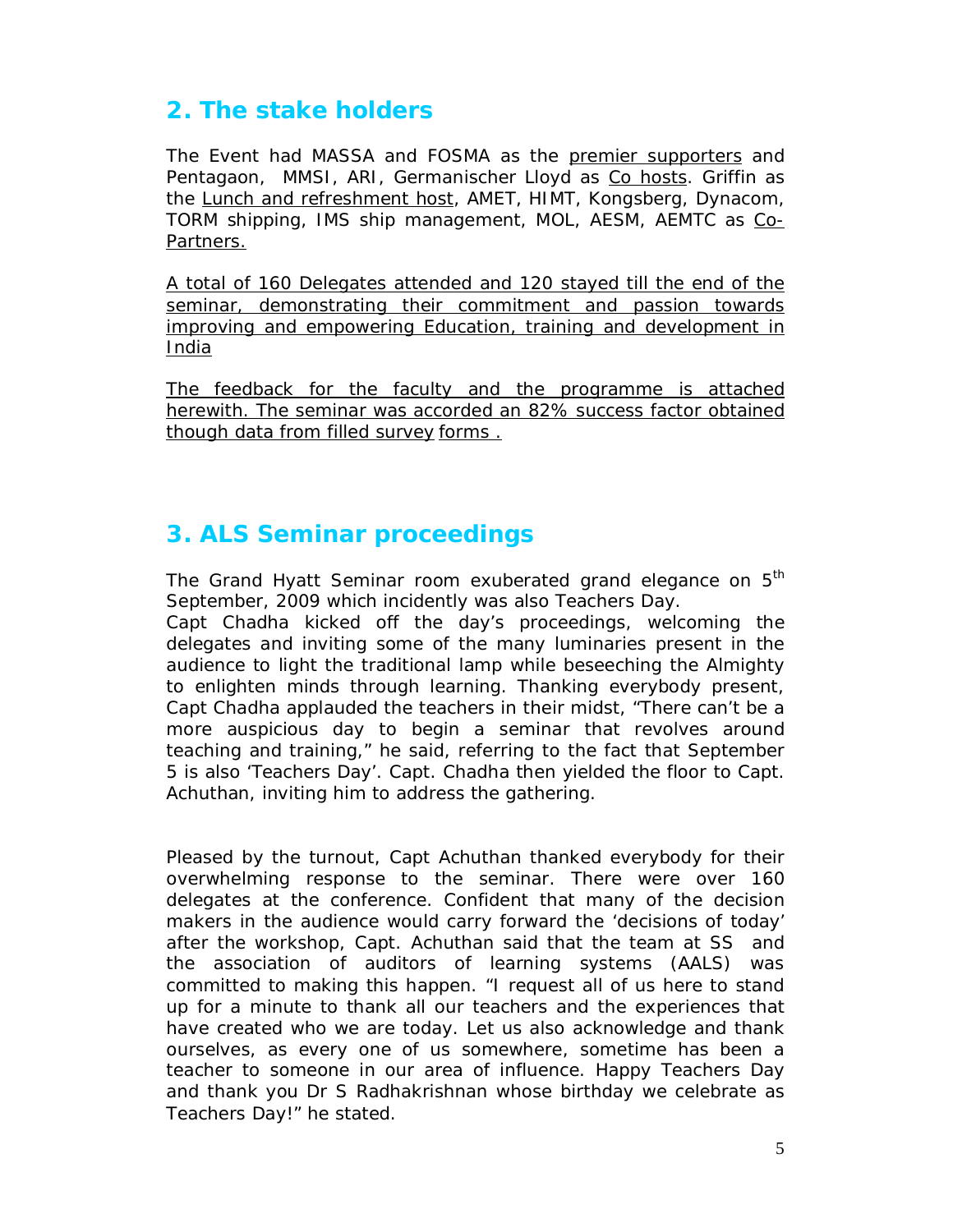Capt. Achuthan lost no time in introducing the seminar and ALS, its predominant theme. "This seminar/workshop on Creating Learning Experiences and Auditing learning systems (CLE ALS) was conceived at the DG shipping conference room. How appropriate that a lady should be there at its conception! Though the predecessor to the CLE ALS was the Quality of Maritime Education and Training (QMET) project undertaken by CMMI-IMARIE, the roots can be further traced to my personal experience grooming faculty at MMA towards our vision and mission and the coaching and training received at Landmark Education Corporation, an organization where every individual is made to assume responsibility; and also at the powerful lunch and teatime faculty discussions that I enjoyed between 1991 and 1994 at LBSCAMSAR," he stated.

Learning Style Survey and Auditing Checklist, a precursor to the technical session, was immediately followed Ms Venkatachalam's address.

#### **Understanding Learners**

Capt Achuthan brought to light during the seminar that there are 3 fundamental types of learners. First, those who are mainly audio learners. Second are visual learners and finally kinesthetic learners. The kinesthetic learner primarily learns during the learning process: by feeling, touching, solving exercises, practicing skills, et al.

During the seminar, the participants were made aware that in the seafaring sector- a large section of learners are the kinesthetic type, whereas most learning is taking place primarily through the audio medium and to a lesser extent, visual.

The exercise conducted amongst the audience amply proved that we are mainly kinesthetic learners…therefore future learning methods should be viewed in this new light.

It was discovered during the learning Style survey that whilst about 40 % of the audience were visual learners and 55 % Kinesthetic, only 5% were audio learners. Thus the seminar hit off on the right note as there were no Audio Visual sessions in isolation but the demonstrations were addressed around the Visual and Kinesthetic learners.

Capt Achuthan's introductory session was followed by the **Chief Guest Ms Lakshmi Venkatachalam's address**. Enthralled by this groundbreaking initiative, she said, "We have an illustrious gathering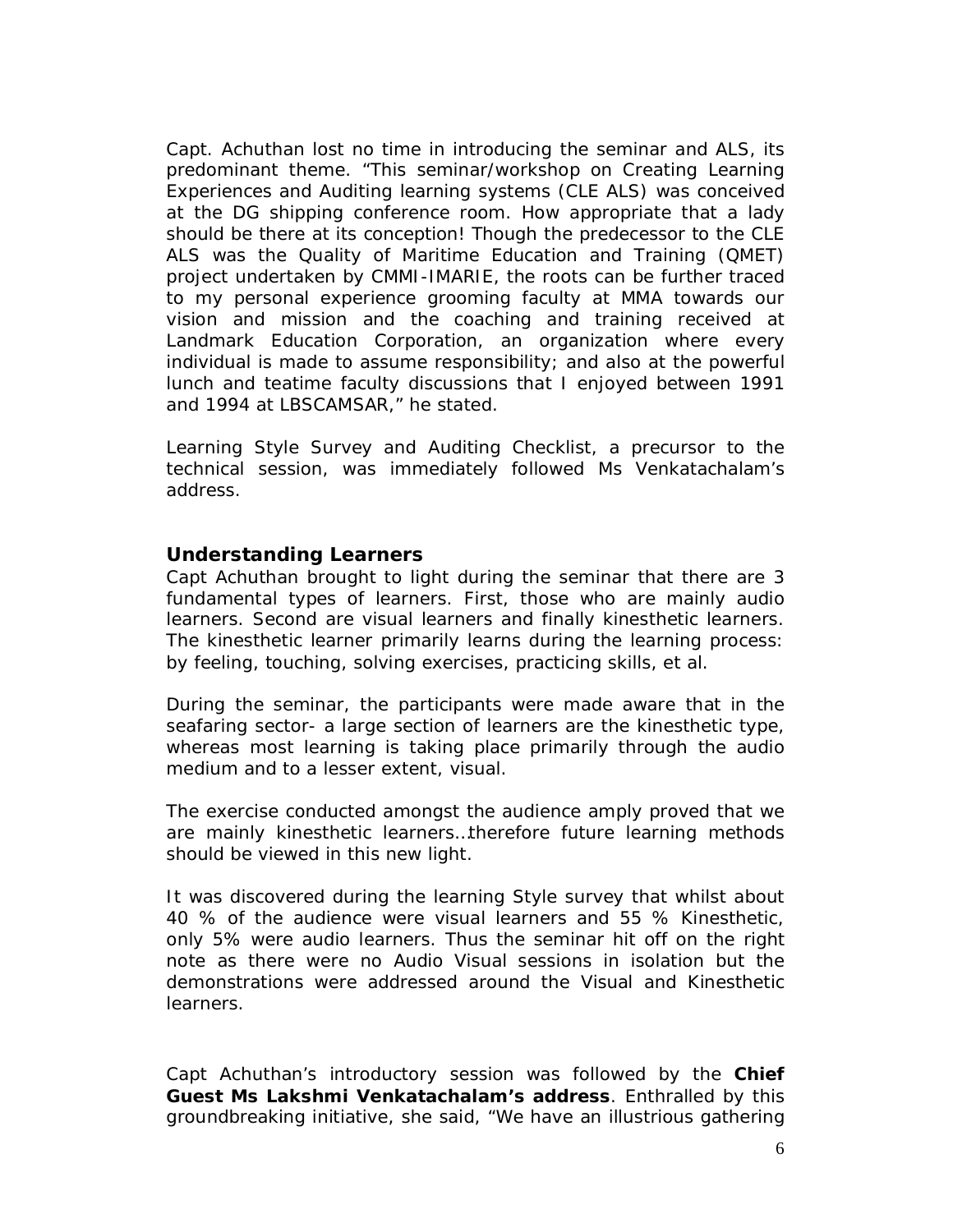from an array shipping divisions here. I am indeed pleased to be in the midst of this battery of great thinkers, teachers and mariners. It is befitting to have a seminar like this on September 5. A lot of demands are surfacing from various sectors of the industry for customised training; hence training capsules should be sector specific."

"Furthermore, with regard to the quality of training, we can easily get the required certification, grading et al**. But what about a seafarer's practical competency?** Can he/she apply it on board and share it with others at the same time?" she asked rhetorically.

"I am happy that we have a novel seminar like ALS, where Capt Achuthan has taken the initiative to break new ground. I hope that a thousand flowers like ALS bloom, facilitating and invigorating the mariners and the shipping fraternity. I congratulate SS for taking this step and hope that many more institutions present here can learn and start something similar. ALS has also influenced DG Shipping positively, and I'm sure this seminar, which is actually a workshop, will throw open a lot of ideas; there is certainly immense room to grow," Ms. Venkatachalam said, promising all support from the DGS to ensure that "India becomes the best knowledge centre worldwide". "May thousands of such flowers bloom" she asserted

### **4. A SLEW OF DEMONSTRATIONS & PANEL DISCUSSIONS**

The first Demonstration by Capt Anand Shingatgeri was on **'Avoiding action during parametric rolling'.** Capt Shingatgeri is General Manager Training at Wallem Maritime Centre where he conducts value added courses. Capt Mohan Naik, General Manager India, Dynacom Tankers Management Ltd, was the Auditor of the first 'classroom session'. Parametric Rolling, or the lack of understanding it was the cause of the loss of over 10Million worth of containers on a vessel

It was important for the demonstrator to invite the auditor.

The Demonstration for 8 members of a class included an audio visual, a workbook and a simulator based performance assessment where at least one of the 8 participants could demonstrated that the learning of the action to be taken in case of parametric rolling has been transferred.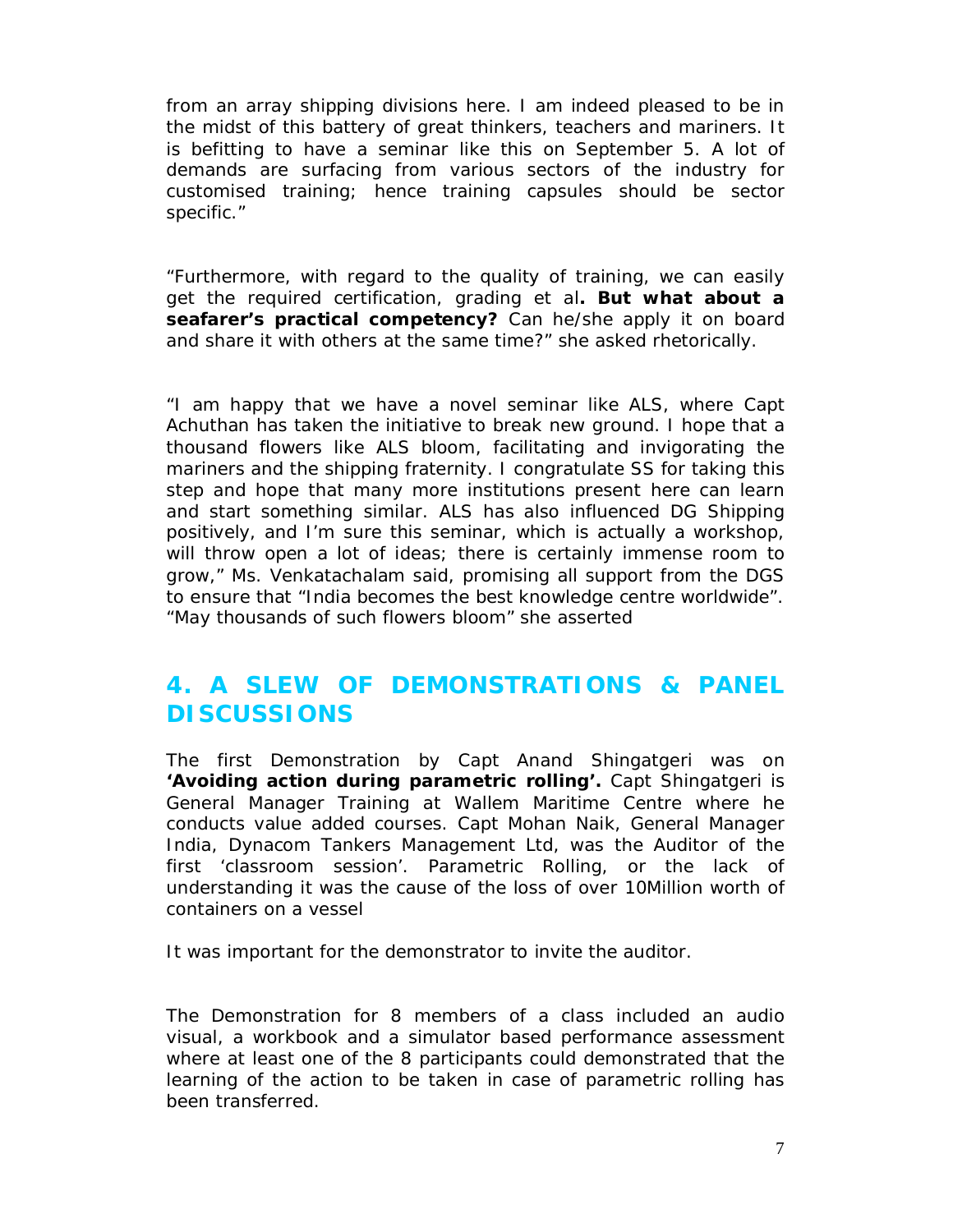Most importantly the "Performance" was tested and assessed through a viva, written and Simulator, demonstrating positive and measurable assessment.

The following panel discussion was moderated by Capt S Bhardwaj, Vice Chancellor, AMET University. Capt Jasdeep Loney (TORM shipping), Mr IN Bose (Great Eastern and GEIMS) , Capt JS Uppal, (Deputy Nautical Advisor, GOI) Mr Ajoy Chatterjee (Ex Chief Surveyor GOI), Mr Sanjay Bhavnani (MMSI) , Capt Shyam Jairam (Seaarland) and Mr Shrikant Bhat (Varun Shipping) were the panelists.

Capt Bharadwaj through his lucid style generated thoughts, alignments and concerns appropriate to the genesis of any major dignified revolution, with questions such as:

Will AlS help us identify and repeat the underlying process of transfer, and bridge gap between learning and performance? Each one of us learns differently will ALS help identify student's prior knowledge? Does the present curriculum achieve the necessary industry purpose? Does the comfort level of the industry increase by the industry, regulators and students being aware of being aware of the learning goals? Academic Freedom- does it pose a threat and micro manages teaching. Does ALS help in designing and planning the transfer process? Like an ECOmark or ISI mark, ALS will be specific to a product rather than just a process and as such there is accountability. Will the auditors be able to carry out this responsibility? Is there a standard or International learning (ILM) management code required? Will the ALS be advantageous for the auditors? What will be the merits and demerits of making this mandatory? Will the institutes be willing to bear the costs? Many industries take pride in supporting Institutes and academies. Will ALS provide such an impetus for generating Industry support?

Capt Achuthan asked the audience to contemplate on whether the onus of competency had moved over from DGS approved courses to value added courses?

The Panel discussion concluded that the entity, i.e., industry, put their resources to meet the business objectives, and the industry has a need to have the support of organizations who can ensure if the Attitude, Skill, Knowledge (ASK) is being transferred. Other than this the industry does not have means to verify where the three components - Content (is it as per our requirement), People (who are delivering it, to whom is being delivered to) and Platform (is it AVK, is it e-learining, etc) are being delivered. This is where an organization such as ALS could assist the competency process.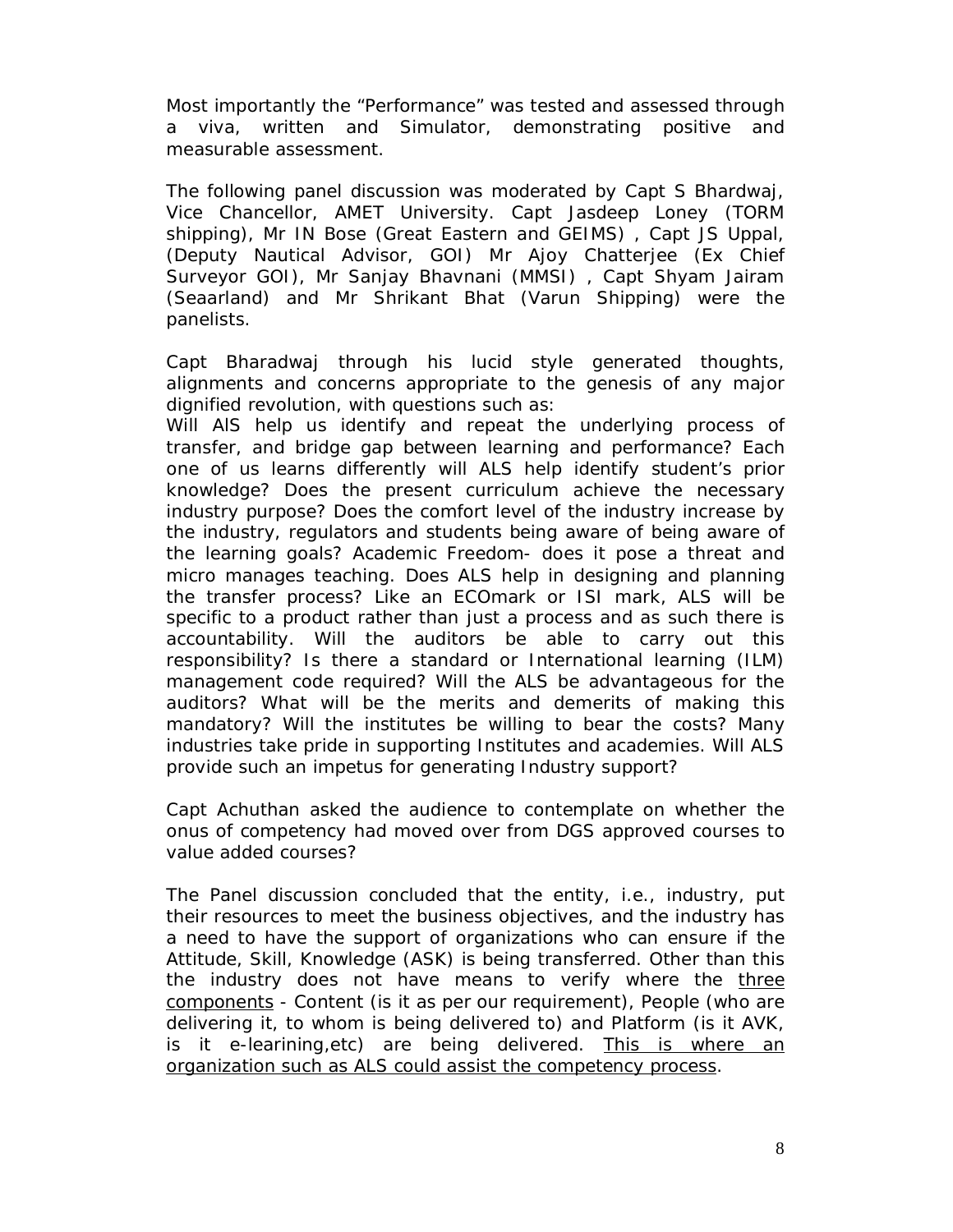The best of students are not coming out to sea. This would essentially mean that audio listeners are not coming out to sea and hence it's important to **identify the how a student learns** best and deliver in that style. This could be a very good element of ALS.

The regulators expressed concern as to whether ALS will work given the present environment where there are no standardized Lesson plans, good teachers or good raw material in the form of students

Academic freedom can only be permitted for the process of transfer but not for the achievement of clearly stated end standards.

All stake holders objective is to **ensure the competitive edge of Indian seafarers** is maintained and ALS would be a great way to ensure this.

MR Ajoy Chaterjee rightly brought about **the similarity of the skepticism** during implementing ISM code and that this would be the case where ALS implementation is concerned. He invited the audience to understand that raw material (the seafarer selected) is poor and all this affects the ability of the Maritime institutes to deliver, for example lack of engineering knowledge of graduate engineers

The auditing process is not the objective. The objective will be to bridge the gap between the good institutes and the weak ones; good transferors and poor transferors. The reference that the auditor has been given will be subject to revision based on best industry practices.

An ALS management manual will be a necessity.

Though money is important, it is secondary to the quality what the institute can provide. Thus it will be prudent on institutes to accept this.

ALS can bring forward the standardizations of lesson plans, ensure delivery and performance.

**Autonomous seafarer- can we create seafarers-** bought about the concept of sensitizing the seafarers to train themselves with creating real situations and support of training actors vis a vis the regular trainers. Here in the autonomous seafarer system, where the onus of training was shifted to the trainees themselves. What cannot be measured cannot be monitored and auditing on board was the way ahead. Looking up and role modeling our seniors is no more existing or declining. We should look for the best and in the absence Best fit in the industry. This is where the ALS can be useful.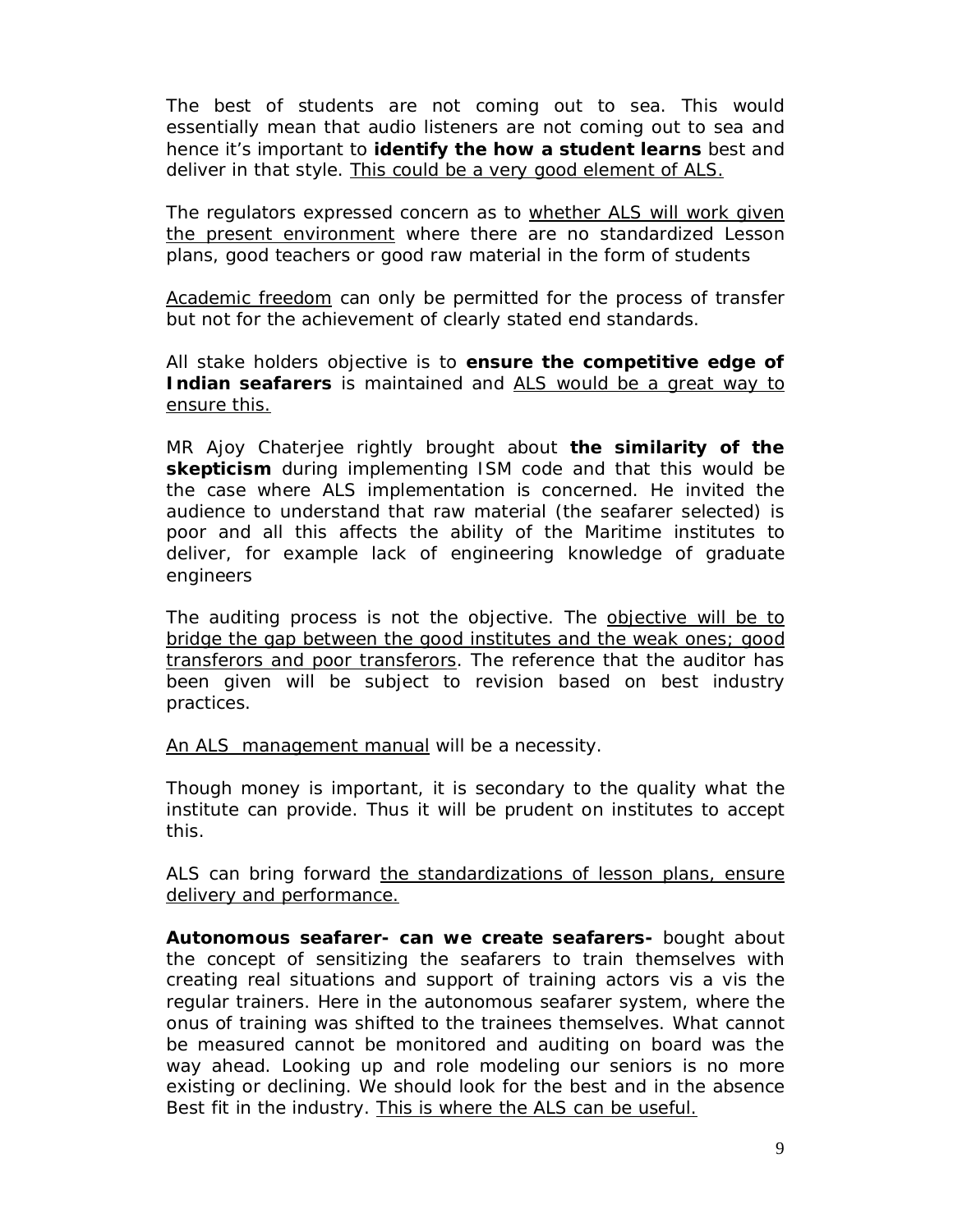Auditing is for continuous improvement, and in an ALS scheme the **domain expert and auditor needs to be integrated** unlike a process audit. This will be Unique unlike other ISO audits

Auditing Learning Systems (ALS) is the way ahead) and maybe it could be **incorporated through a voluntary system rather than a compulsory system**. It will not only desirous but will be the way to the future.

ALS could be merged with the existing Quality audits, Inspections, Grading systems or incorporated as a separate system.

The Moderator concluded that ALS is to be made self regulatory rather than non mandatory. **How this can be achieved in a compliance culture environment is still to be addressed**. It will work in an organization which needs to be learning organization, with self improvement as a way of life, planning, reinforcement, diligence and commitment

The next Demonstration prepared by Mr. Kaushik Seal and delivered by Capt Sunil Sule covered '**Relation between near misses, accidents, incident analysis, documentation and teamwork'**. Mr. Seal is associated with the Anglo Eastern Ship Management Training Centre (AEMTC) as the Risk Manager. Capt Sule is also involved with AEMTC, taking senior level management courses.

The intention of the demonstration was to remove the corrupt practices in reporting near-misses as a way to prevent accidents.

Mr. Pawan Kapoor, MD of ISF Maritime Training Services presented the Auditors' report on assessing transfer of learning.

Post lunch, Capt Y Sharma, Principal IMTC, and Ms Shyla Sehgal, Associate Faculty, Synergistic Solutions, enacted a wonderful play along with some mariners that **displayed poor methods of transfer and how to deal with them.** 

The second panel discussion of the day was moderated by Dr T Sahay, Director, Indian Maritime University (IMU), and included Shri Uday Acharya, Capt Vinay Singh, Capt Pradeep Correa, Capt MC Yadav and Capt K Vivekanand.

Dr Sahay emphasized the need for ALS to look beyond training into education and research areas keeping in line with the formation and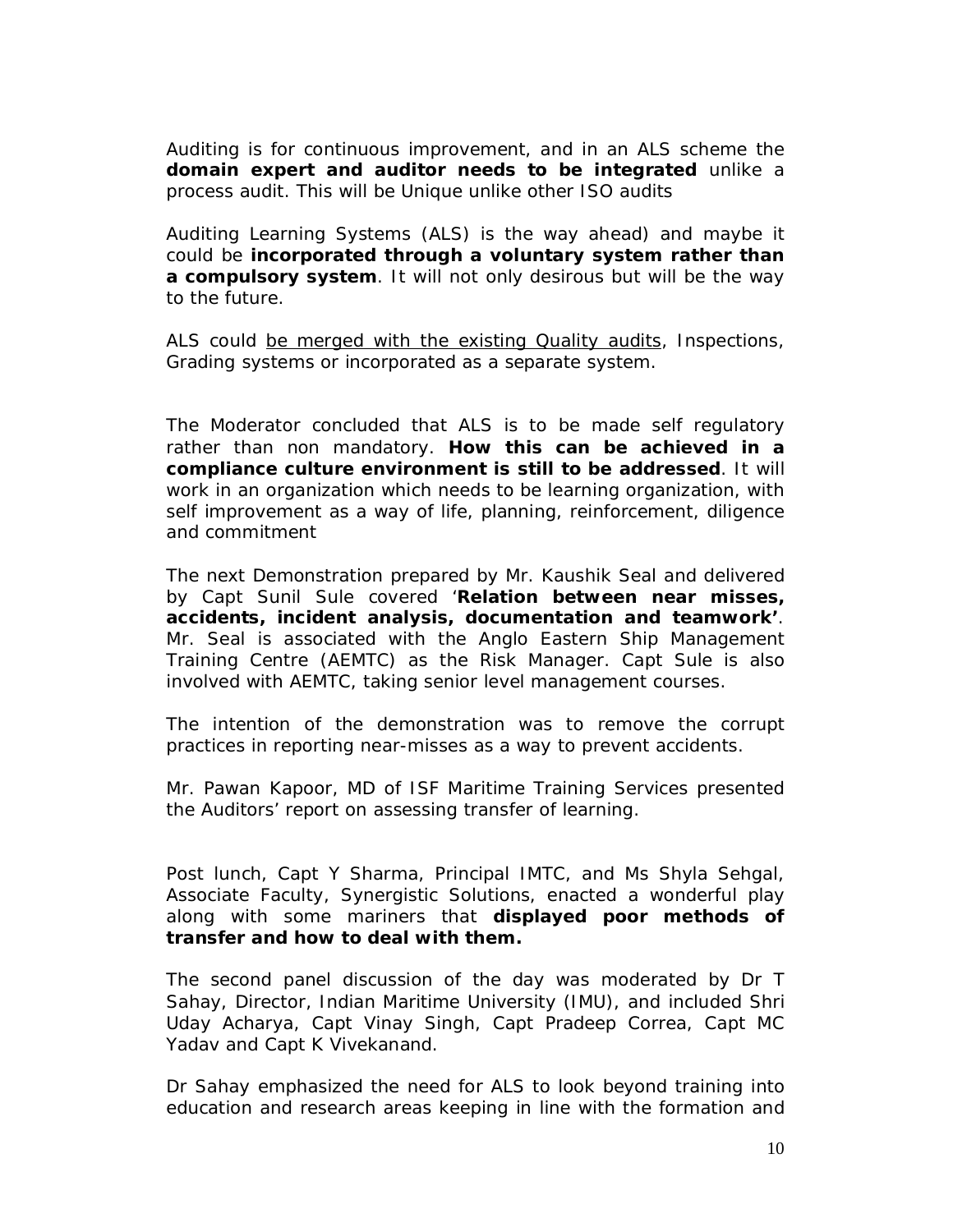progress of the Indian Maritime University. He called for the synergy between training, education and research.

The classic question was asked by the Master of CMMI Capt Gupta who said that the Learning objective of the student was to Pass the exams rather than acquire competency; so he in fact audits the learning system so that the teachers plays to his tune. Do we need to change the existing examinations system to take care of this? Most of our examinations the student crams and passes rather than Does the system of COC whittle down the desire to learn? At such tender age are we killing the quest for knowledge?

There is a gap between passing a certificate of competency and this gap needs to be addressed. Possibly different types of assessment which are performance centric could address this issue. We are certified for a position before holding that position and this peculiarity needs to be addressed maybe through STCW. If a dependant person like a student runs the driving force for quality, maritime training and education will continue in this mess.

The student is not getting a certificate of Training, or Learning or Performance but the highest that is certificate of Competency. The responsibility that goes with this has to be understood.

Like a non compulsory ISMA code and DNV SEP preceded ISM code and SMS, the ALS could be a possible precursor to a mandated system promoted by IMO.

Organizations will have to make its own efforts to buildup the competence.

Is there a real shortage of faculty or a shortage of Intentions? Given that there are so many Master Mariners and Chief Engineers why cannot we give them an opportunity to train by making it mandatory for them to train.

In standard institutes thee is no shortage of faculty. Where quality is concerned we have to pay money. Strong faculty may need to be paid more. However if the certificate obtained through weak faculty or strong faculty are the same then the whole purpose is defeated. Finally it is the market that decides.

Therefore there is an acute shortage of faculty for DG approved courses but not for value added courses

Having Faculty to teach and sail seems to be the best option. In which case should we provide incentives to Sailing Masters and Chief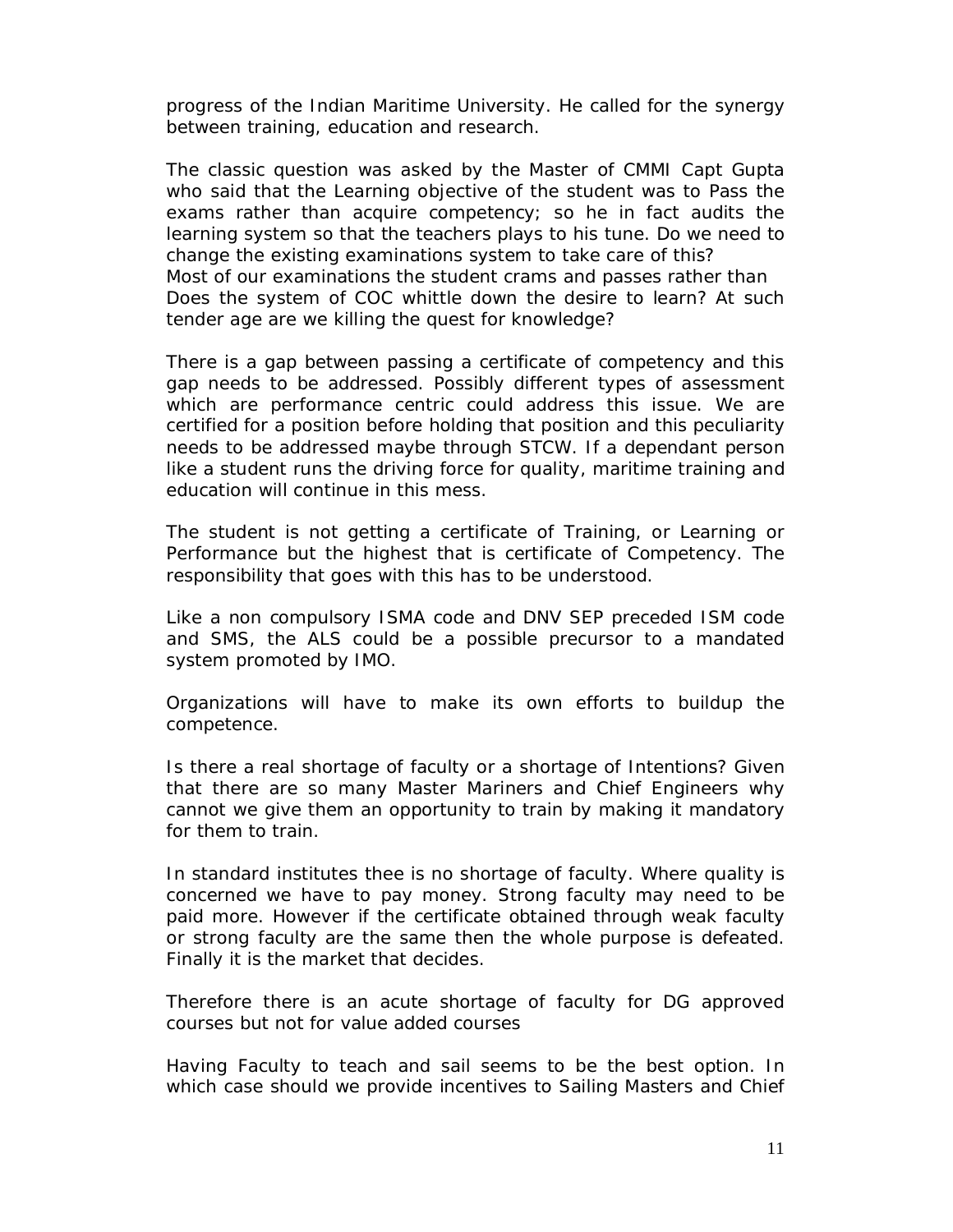Engineers who teach? Maybe by a waiver for the revalidation course or other.

If such decisions are taken the shortage of faculty can be addressed and then a quality system like ALS would be effective

Good teachers are not scared of Auditing, doubtful teachers would like some feedback and weak teachers are scared of auditing. Auditing identifies gaps called the area of truth. This is a self referral system. Thus ALS has to be by invitation only.

The first demonstrators, Capt Anand Shingatgere was a standing example of a self improvement system, wherein he volunteered for demonstration and being audited.

#### **ALS A UNIQUE CONCEPT FOR THE CLASS ROOM- Mr S Hajra, President INSA and Charman SCI**

The guest of honour, Mr S Hajara, CMD SCI, was quite impressed by the day's proceedings as well as by ALS. He declared, "A ship can only be efficient and safe if seafarers on it are competent. It is, primarily, the man behind the machine that counts. However advanced the technology, manpower is key and the seafarer is the backbone of the industry."

It's not the visionaries but the man behind the machine that makes it efficient.

"Improvisation is always important; that is why Capt Achuthan's usual out of the box thinking plays a major role here. With regard to training, we do face shortages in the nautical and engineering streams. Nevertheless, companies should request their officers to cut short their voyage and come ashore to teach at times!" Mr. Hajara went on to say.

"To achieve quality one needs quantity". The present shortage of seafarers and teachers could affect the decision.

"With scarcity of seafarers aboard, there have been instances where a ship owner has had to choose between laying up a ship and employing mediocre seafarers. The owner will often end up using a run of the mill sailor even if millions of dollars are at stake! We must therefore encourage our proficient Masters and Chief Engineers to transfer knowledge to their subordinates. In addition, yes, the concept of ALS is unique: a parallel that I can draw to it is in the field of medicine as doctor's deal with the lives of people. As far as good auditors are concerned, maritime faculty must themselves serve as superior auditors."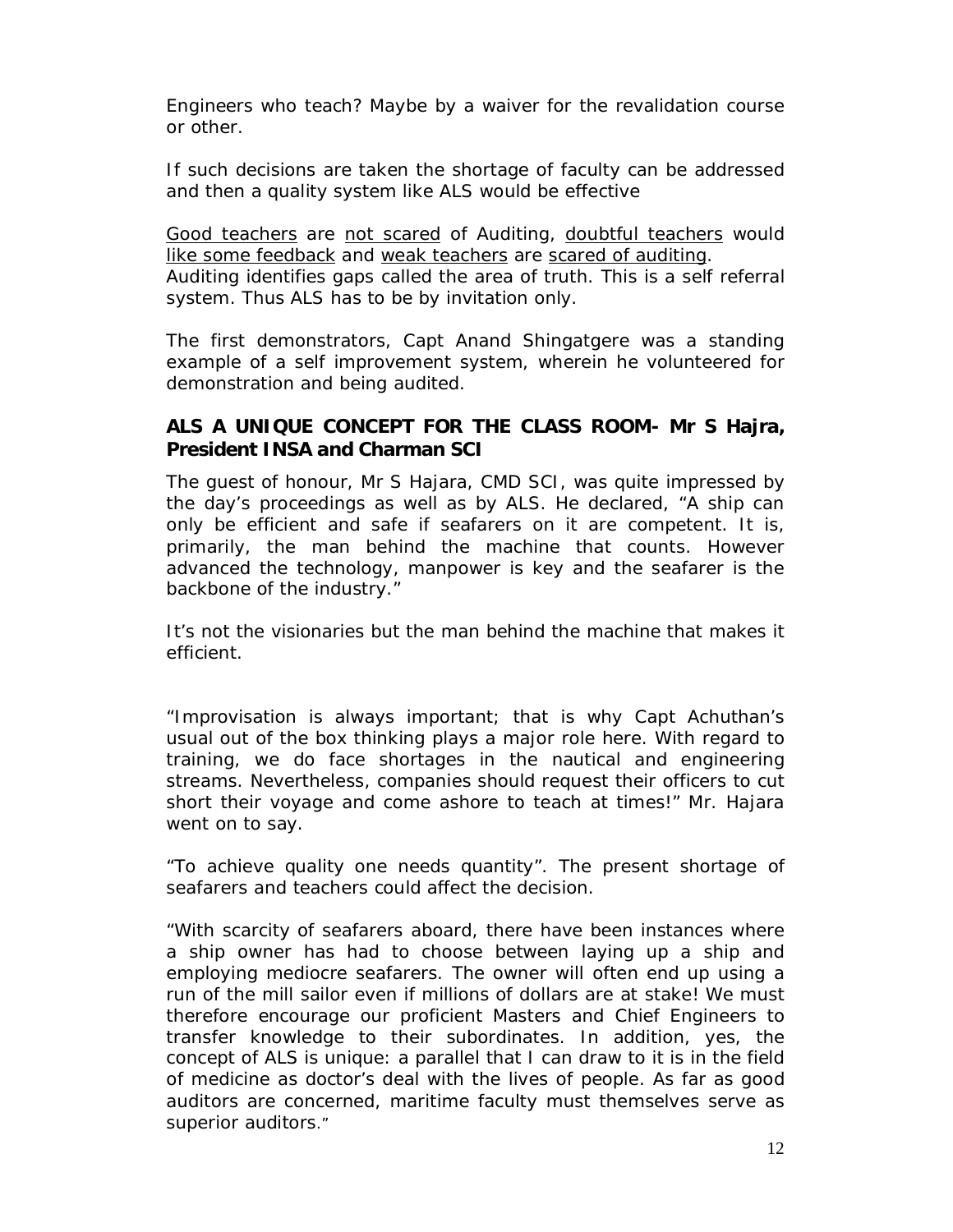"All said and done a person with a positive attitude is of utmost importance as he or she can make up for a lot of things in comparison with a person with a negative attitude. Making this a voluntary system is the way ahead." Mr. Hajara ended.

**The last demonstration** by Mr Uday Acharya, Director Mindflex and Associate Faculty, Synergistic Solutions, was on the Demonstration of transfer of knowledge, skill and attitude that **amply illustrated the power of teamwork.** The ability of a human being in a team situation was amply demonstrated by both the transferor and transferee through an exercise where 4 persons with their index fingers lift a human being of about 85 kilos.

The Seminar was audited By Capt H Subramanium (Principal Emeritus, LBS CAMSAR) and he claimed that this is the first time that he had witnessed a seminar where the practical value could be assessed.

The auditors were audited by Capt Vivekanand (Pro Vice Chancellor, VELS University).

#### **Vote of Thanks**

The curtains finally came down at this novel seminar with Capt Chadha thanking everyone involved. Elated at the outcome of the seminar, he said, "Today's event has been a coming together of so many brilliant minds to achieve one definite objective: the creation of an academic knot that binds us on a voyage of learning, the benefits of which will certainly accrue to the organisations we serve as well as to ourselves. We couldn't have even started this voyage without the selfless inputs of so many of you."

"I also appreciate and thank my friend, colleague, and teacher, Capt Ajay Achuthan. I am simply fortunate to know him, work with him and manage to absorb the copious amounts of learning that he comes loaded with. It is indeed a privilege."

"My express thanks to all our sponsors and supporters, whose ample generosity made this event possible in the first place. I also thank the DG Shipping, shipping luminaries, panelists, and the technical committee: who lay the foundation blocks of the seminar, laboring for the past few months, and all the delegates who brought this event alive," Capt. Chadha concluded.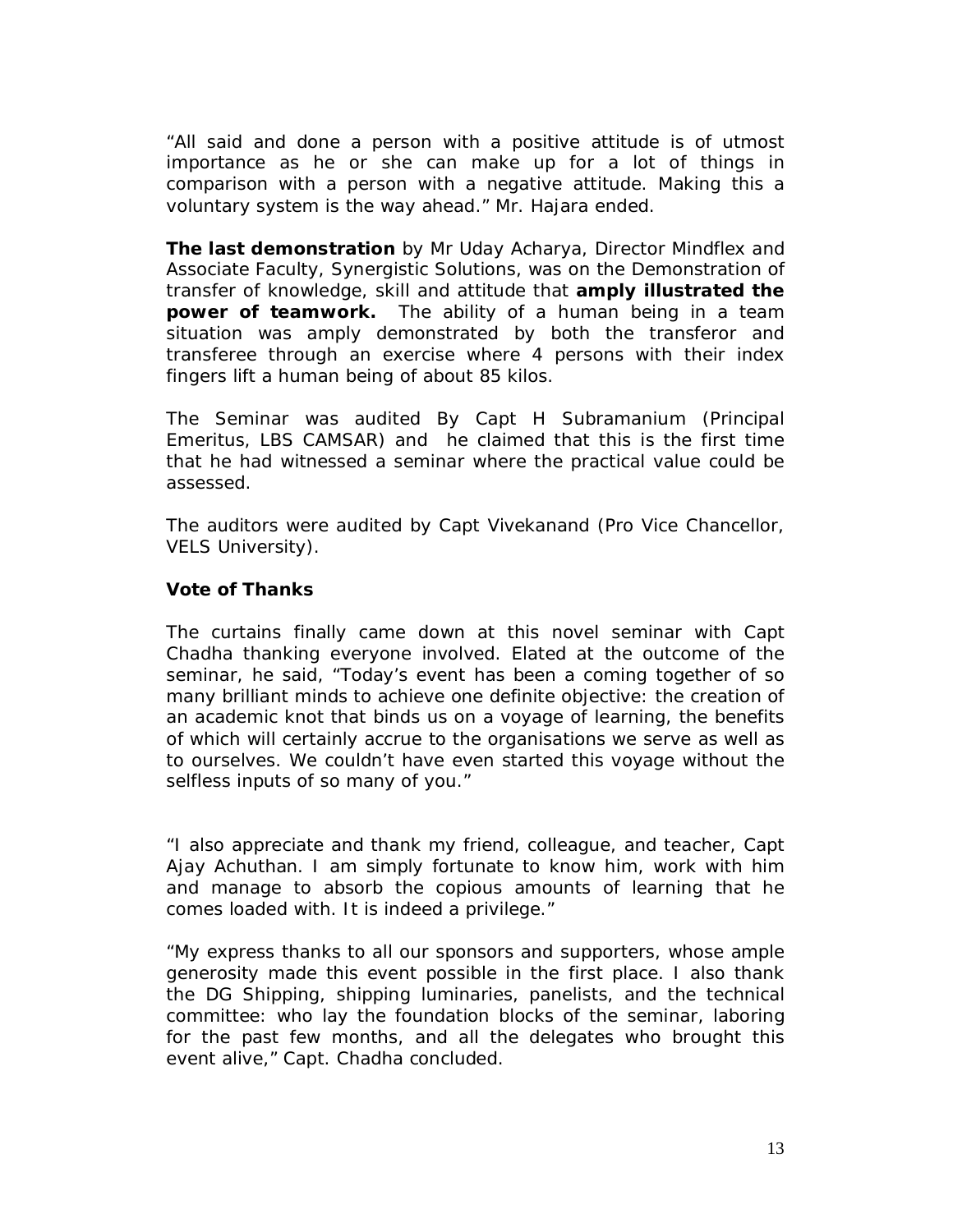## **5. Feed Back:**

Of the 160 participants who attended the programme 83 submitted their feedback and comments. A compilation of the same has been included as a part of the annex. Over 80 percent of the participants agree for the need of such an ALS (see attachment)

### **6. Recommendations:**

Based on the fact that

- Indian seafarers have established themselves as a favorable workforce in the maritime industry
- there is an acute shortage of competent seafarers worldwide
- India has a major role in providing those seafarers worldwide
- there has been a proliferation of training institutes with a lack of control
- Indian maritime community needs to evolve from a compliance culture to a self regulatory culture
- We need to strengthen our senior sailing and shore professionals in their ability to transfer in a national and international arena
- there has been a lack of appreciation for the types of learners and listeners in our transfer process
- the types of assessment and examination by MMD/DGS decides the level of competency
- the types of assessment and examination are not consistent with the performance requirements on board vessels
- there is therefore a requirement and an intention to bridge the gap between training, learning and performance
- **the customer (our participants) are inadvertently carryout a reverse audit and as such making the teacher teach for them to pass the competency exams rather than cater to the industry needs and performance**

Recommends that

- Auditing of learning (ALS) systems is not just needed but should be used effectively and voluntarily used by the industry and to enhance the competency of the seafarer towards safer and economic voyages through incorporating and implementing practices by designing an international Learning/performance management (ILPM) code
- Auditing is for continuous improvement, and in an ALS scheme, unlike an ISO audit, the domain expert and auditor needs to be integrated unlike a process audit.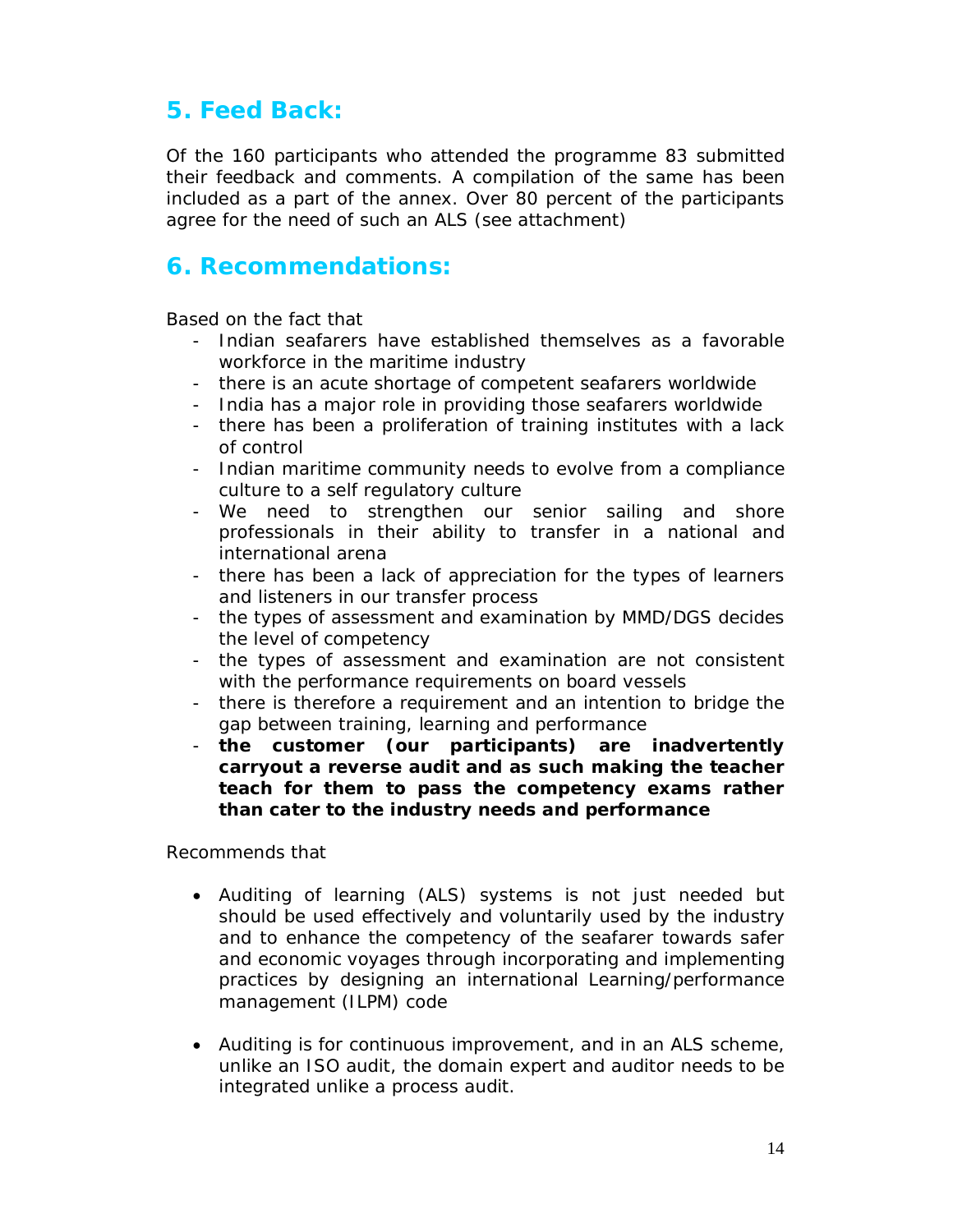- The system has to be implemented through an International Learning and performance management (ILPM) code
- All assessment and examination of participants should be done keeping the holistic picture in mind such that the gap between Training, learning and performance is reduced
- For Quality and quantity of good maritime faculty should be ensured thro an ALS and creating an incentive for sailing Masters and Chief Engineers and senior sailing staff to teach ashore for a period of 6 months in 5 years
- A futuristic time- space based plan be created demonstrating a percentage wise increase in faculty, their ability to transfer and the performance of Indian Seafarers Index be created

## **7. Conclusions:**

'Teaching, Training, Learning and Transfer' is a serious affair which needs a lot more input if one wants to achieve better results. Training is not equal to learning and is not equal to performance and is not equal to competence. Whilst ALS tends to bridge the gap between Training and learning, appropriate assessments will bridge the gap between learning and performance.

Our awareness of various aspects of Transfer increases by understanding what is to be transferred, whom is it to be transferred to, the process of transfer, the identification of barriers in the transfer process, and an effective assessment of learning and performance.

In our compliance culture environment, the types of assessment of learning and performance have a direct relationship to competency of the seafarer. Proficiency in transfer skills increases our effectiveness and efficiency on the whole, and gets us the rewards that we so deserve.

If each transferor can continue to be aware of ones own style of transfer and compare it with that of other successful people, one will be able to identify the areas which need to be improved.

Auditing of learning systems is one of the proactive, primary tools to enhance such a process. ALS is the starting point of a speedy and successful self-development process in Maritime training, education and research whose fruits we are going to enjoy for the rest of your life.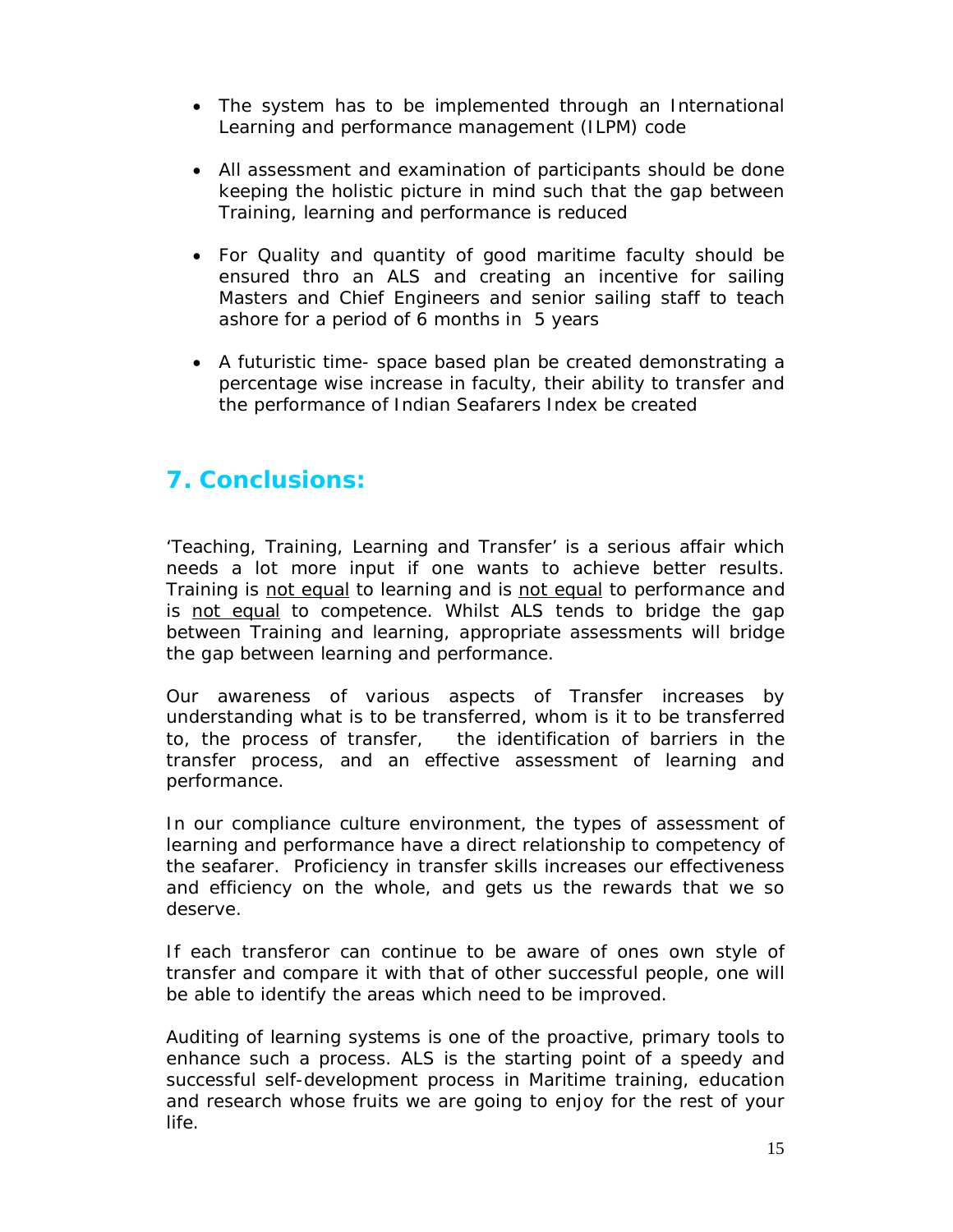The benefits depend upon our own initiative and effort. The biggest barrier to our development is our own habits and attitudes, so think and change where necessary. There are simply no other barriers to self-development other than self imposed ones.

Of course Quality and quantity of seafarers are important for initializing the effective implementation of an ALS. But there is a catch 22 situation here. People believe that Quality can only come in after quantity is satisfied. This is self defeating. The fact is both always go hand in hand and should not be separated. Increase of quantity in one area will create a shortage elsewhere. For example, there is shortage of seafarers; however there is also a proliferation of training institutes. There are excesses of training berths. So from this argument quality should be now looked at. But is that happening? This is where the ALS comes in. The shortage can be overcome by providing incentives sailing masters and chief engineers to teach for at least one month in a year and at least 6 months in 5 years.

Every Senior mariner needs to be sensitized that transfer of learning/mentoring is an inbuilt responsibility with every profession

One question we can ask ourselves is whether we are deserving of the evolution and progress that our country has seen in the past decade? One of the measures of this progress is having the ability to dominate and influence the bodies of the United Nations. Will the ISM code ever had originated from our country in the present frame of thought?

Decisions made from compliance culture tend to lead to creating an evasion culture. If we intend to claiming to be a developed nation we need to first move on the Compliance cum self regulatory culture. We need to initiate and develop an International learning management (ILM) code in line with the ISM code. More importantly we need to generate a think tank that take the ILM code forward and present it to the world community.

The decision makers are invited to examine if they are interested in 'doing the things in a right way' or 'doing the right things'; however, 'right thing' and 'right way' is influenced by personal values and attitudes.

### **Proposal**

Synergistic Solutions<sup>™</sup> hereby is willing to undertake this project and requests the support of DG Shipping, IMU, INSA, MASSA and FOSMA.

The support it urges from the DG Shipping is by way of